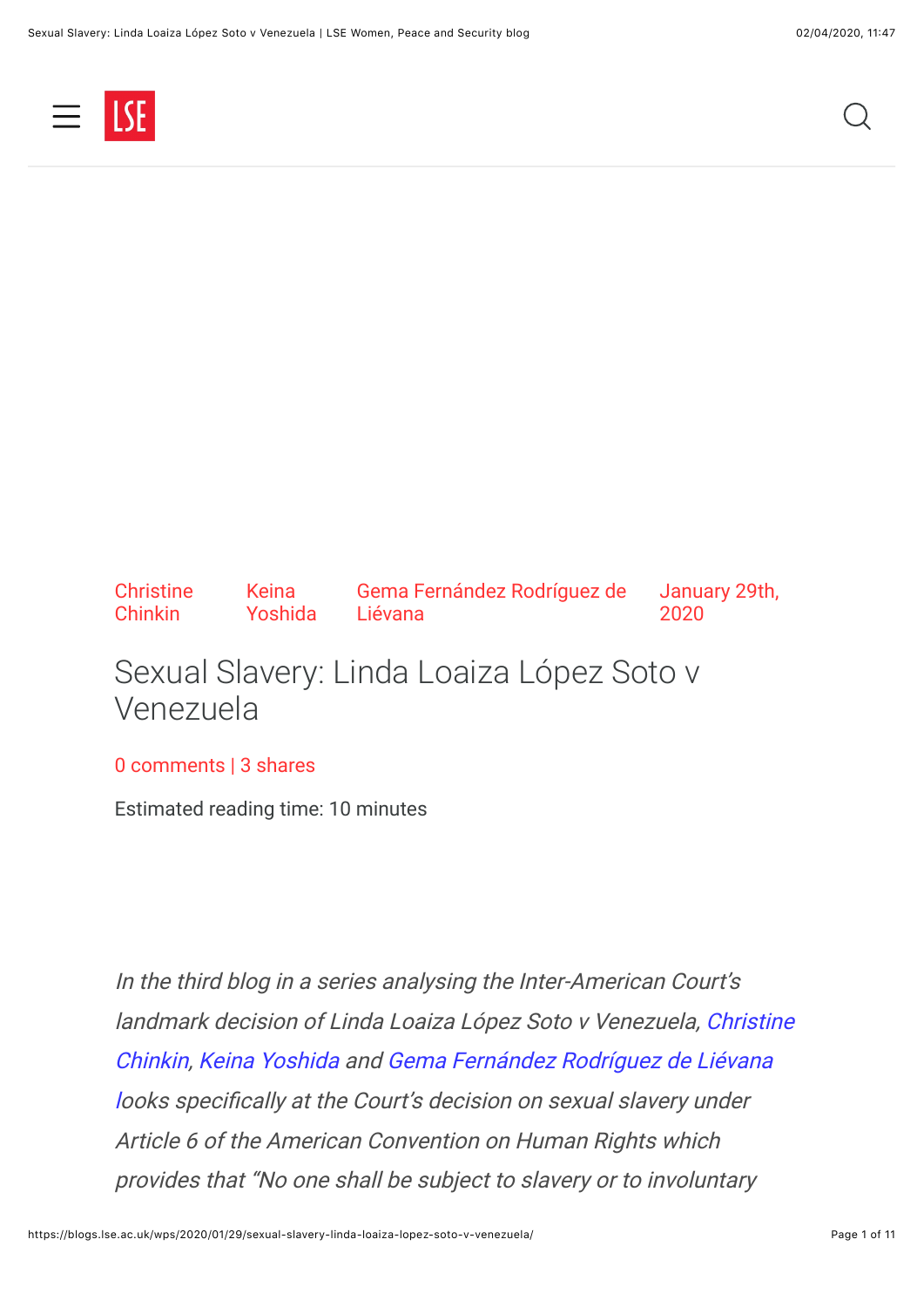servitude, which are prohibited in all their forms, as are the slave trade and traffic in women".

#### The decision

The Inter-American Court found that the State was responsible for enabling the torture and sexual slavery of Linda Loaiza by a private actor in Caracas, Venezuela. The decision thus builds on the Court's jurisprudence on slavery and trafficking in cases such as La Hacienda Brasil Verde v Brasil (2016). In Hacienda Brasil Verde, the Inter-American Court held that there are two fundamental elements of slavery: i) the condition or state of the individual over whom any or all of the powers attaching to the right of ownership are exercised; ii) the exercise of ownership, including manifestations of control over a person and the restriction of liberty.

The Court lists a number of components which it uses to evaluate the exercise of rights of ownership including the restriction or control of the person's autonomy, the loss of freedom of movement, the absence of consent or free will of the victim or its impossibility or irrelevance due to threats or the circumstances, a benefit or profit obtained by the perpetrator, the condition of the victim, including whether they are held in captivity, and whether there is exploitation.

In paragraphs 176-182, the Court looks specifically at sexual slavery as a particular form of slavery where sexual violence plays a primary means by which a perpetrator exercises the attributes of "property rights" over the victim. The Court reminds us that the prohibition of slavery and sexual slavery is a fundamental principle of international law from which no derogation is permitted. It relies upon the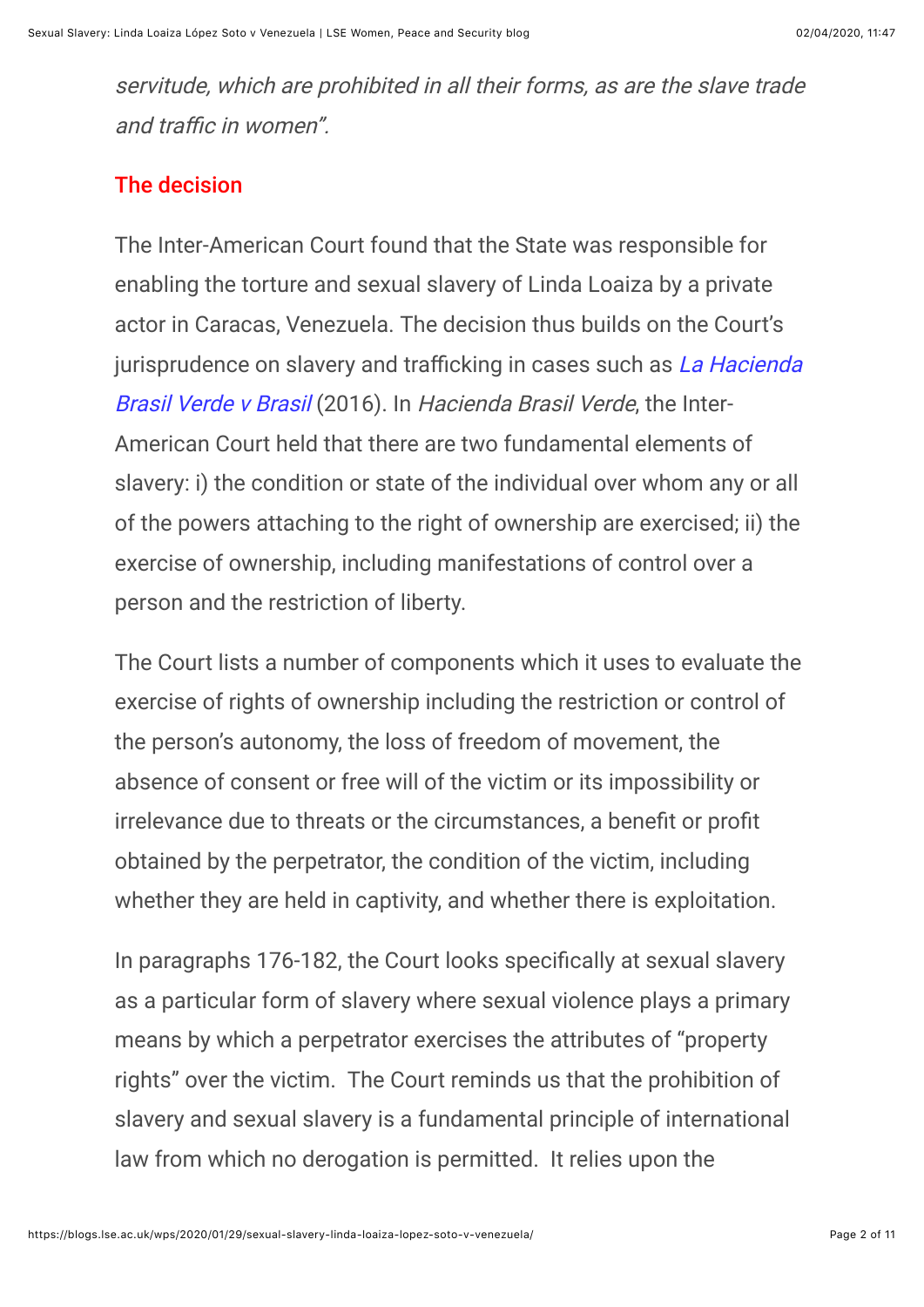definition of sexual slavery set out by the Special Rapporteur on contemporary forms of slavery, including its causes and consequences in [the report](https://www.refworld.org/docid/3b00f56310.html) "Systematic rape, sexual slavery and slavery like practices during armed confict". In that report sexual slavery is defined as follows:



*Slavery should be understood as the status or condition of a person over whom any or all of the powers attaching to the right of ownership are exercised, including sexual access through rape or other forms of sexual* **abuse.** Critical elements in the definition of *slavery are limitations on autonomy and on the power to decide matters relating to one's sexual activity and bodily integrity. A claim of slavery does not require that a person be bought, sold or traded; physically abducted, held in detention, physically*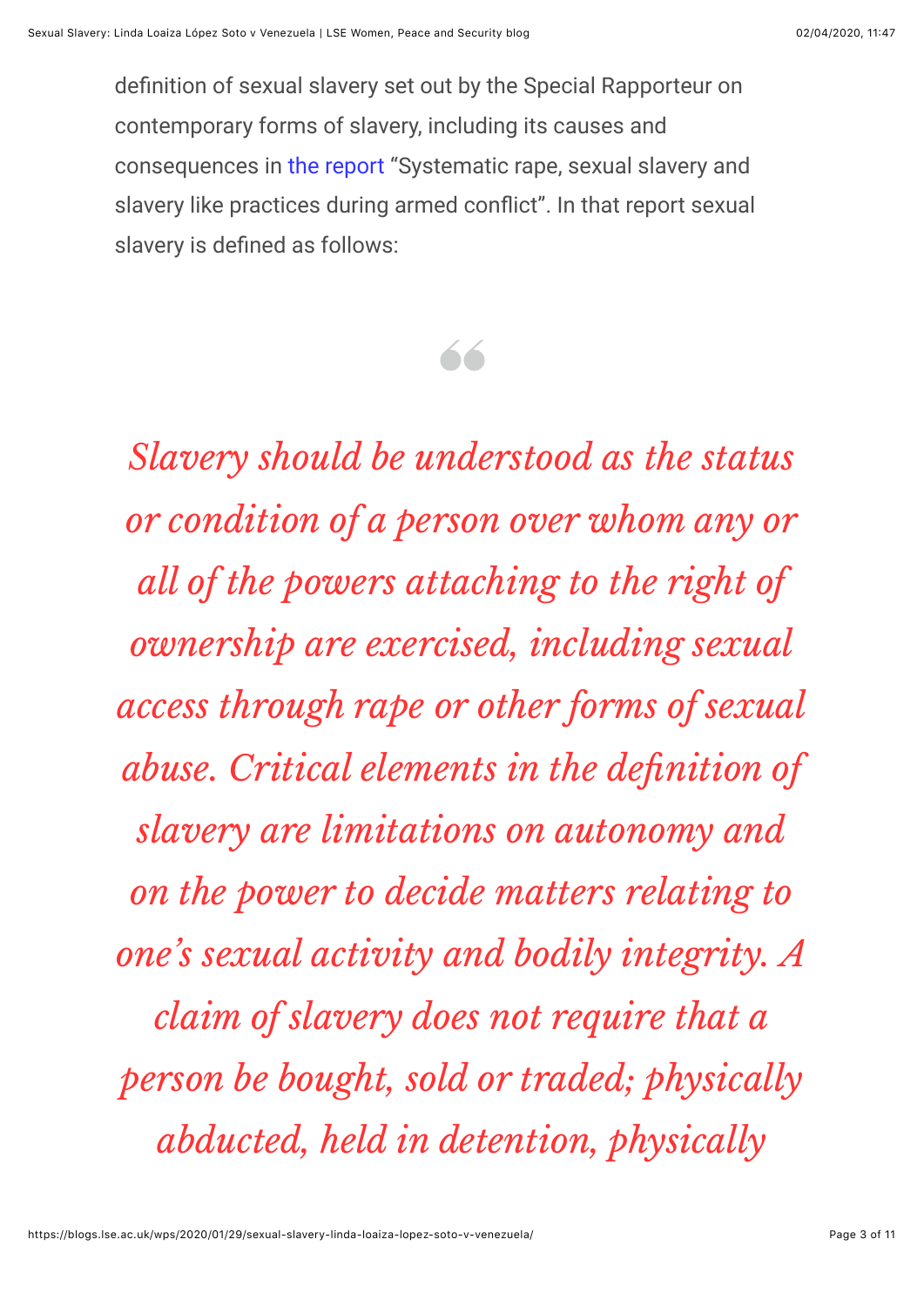*restrained or confined for any set or particular length of time; subjected to forced labour or forced sexual activity; or subjected to any physical or sexual violence although these are indicia of slavery*



#### State responsibility

Relying upon the above, the Court held that sexual slavery is a human rights violation under Article 6 of the Convention. In addition, it engages a number of other Convention rights (3, 5, 7, 11, 22) given the intrinsic connection between physical and psychological integrity and bodily autonomy including a person's right to have control over their own body and sexuality.

The Court analysed the facts in the present case finding that from the moment that the perpetrator deprived Linda Loaiza of her liberty, until she was rescued, he exercised complete control over her movements and dominated every aspect of her life. She was handcuffed and constantly threatened. The perpetrator determined when and what she ate and when she could go to the bathroom. He exercised sexual control over her, leaving her defenceless. The Court especially noted the extreme violence he subjected her to, including repeated rape and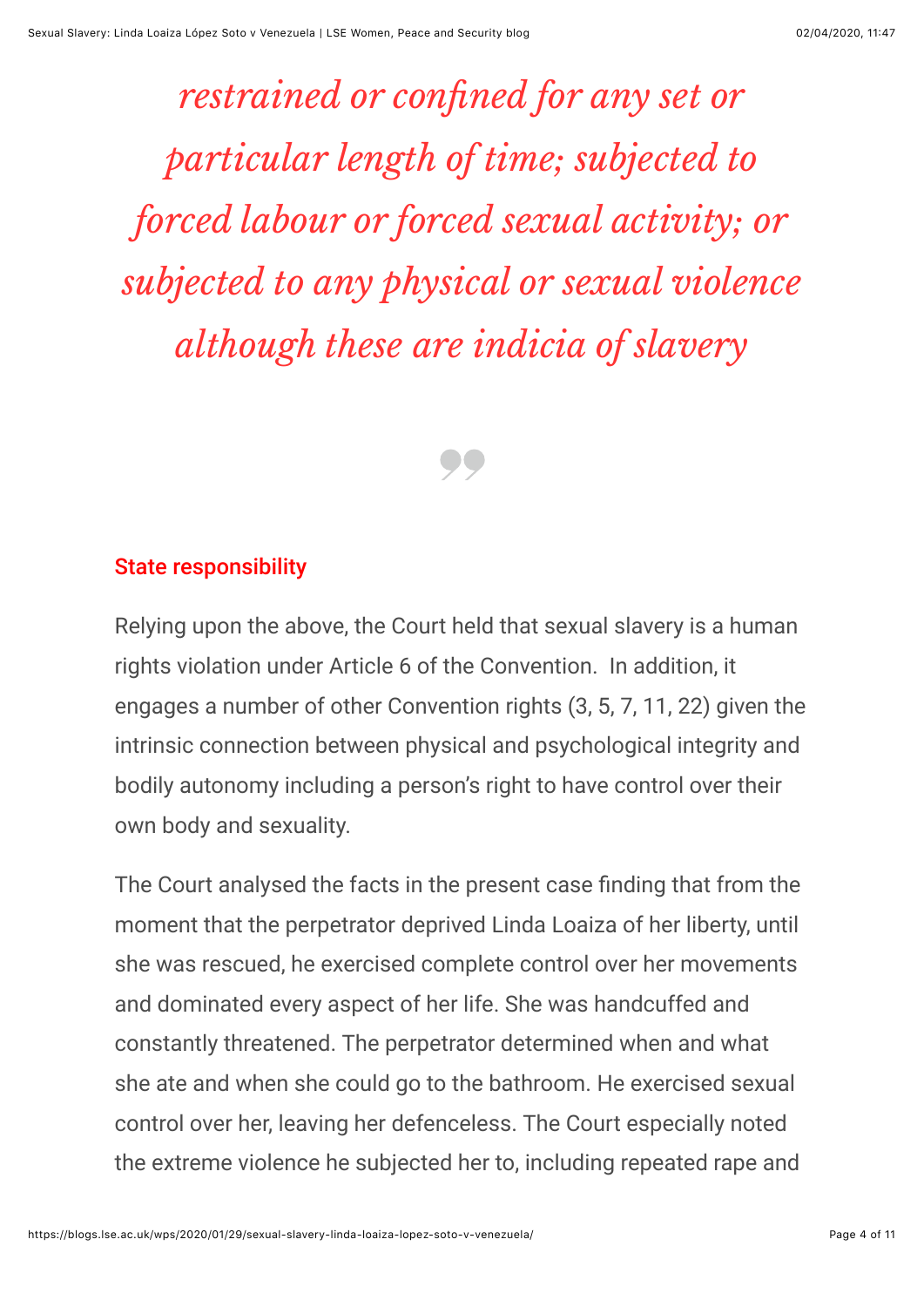other sexual violence, which annulled her right to autonomy, degraded her and caused her severe humiliation, as well as the physical injuries. The Court found it imperative not only to make a finding of slavery but also to make visible the sexual character of the slavery that affects women disproportionately and forms part of the subordination and domination of women by men.

The Court held therefore that the sexual slavery is also a manifestation of discrimination against women, in contravention of Article 1.1. of the Convention. Although the Court did not cite it, this links to the understanding under international law, as first articulated under the Declaration on the Elimination of Violence against Women recognising "that violence against women is a manifestation of historically unequal power relations between men and women… by which women are forced into a subordinate position compared with men." Similar iterations can be found by the Committee on the Elimination of Discrimination against Women (CEDAW) – who have recently updated their general recommendation no  $19 - in$  general recommendation no 35 on gender-based violence against women.

The Court went on to consider State responsibility for the sexual slavery. The Court found that due to Venezuela's grave omissions, it had effectively allowed the sexual slavery to take place in violation of Article 6 of the Convention. The Court had already found that State officials lacked formal training on violence against women, and their due diligence obligations, leading to inadequate responses to reports of missing women.

#### **Case significance**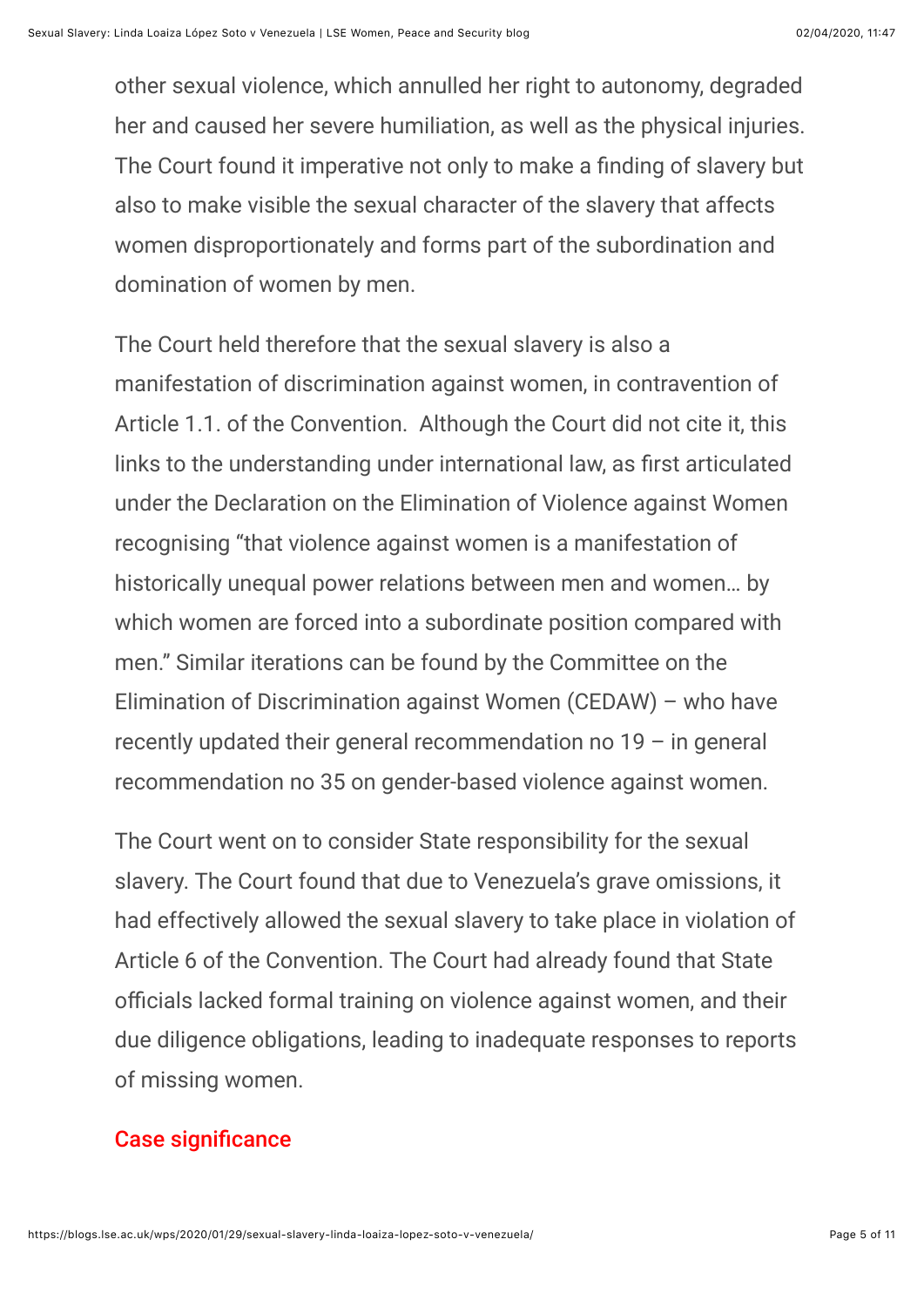The decision marks the first time that the Inter-American Court or indeed any human rights court has found a State responsible for sexual slavery following the actions of a private actor. It is a significant decision in a region where survivors continue to pursue justice for sexual slavery carried out under State control (for example in Argentina) but also in the context of high levels of violence against women, who are murdered (femicide), trafficked and held in sexual slavery by non-State actors.

As the judgment notes, States have an obligation under the Convention to prevent, investigate, prosecute and punish trafficking and sexual slavery. To this end they must ensure that training and mechanisms are in place to ensure immediate and effective action when they receive a report that a woman has disappeared. They must also ensure that their actions are not distorted by gender stereotypes, for instance that she is a prostitute or that she 'escaped' with her boyfriend, or the alleged perpetrator is a respectable member of the community, messages that were also made strongly to Guatemala in the case of *Claudina Paiz v Guatemala* 

#### Adopting a holistic approach

Sexual slavery has previously been understood as an international crime, listed as such as a war crime and a crime against humanity in the Rome Statute of the International Criminal Court. This groundbreaking judgment acknowledges that the same elements of absolute control, violence and denial of autonomy can be exercised by one person over another in a situation where there is no overt confict and a single victim. Recognition that such behaviour is not solely a crime for which the individual is responsible but can also constitute a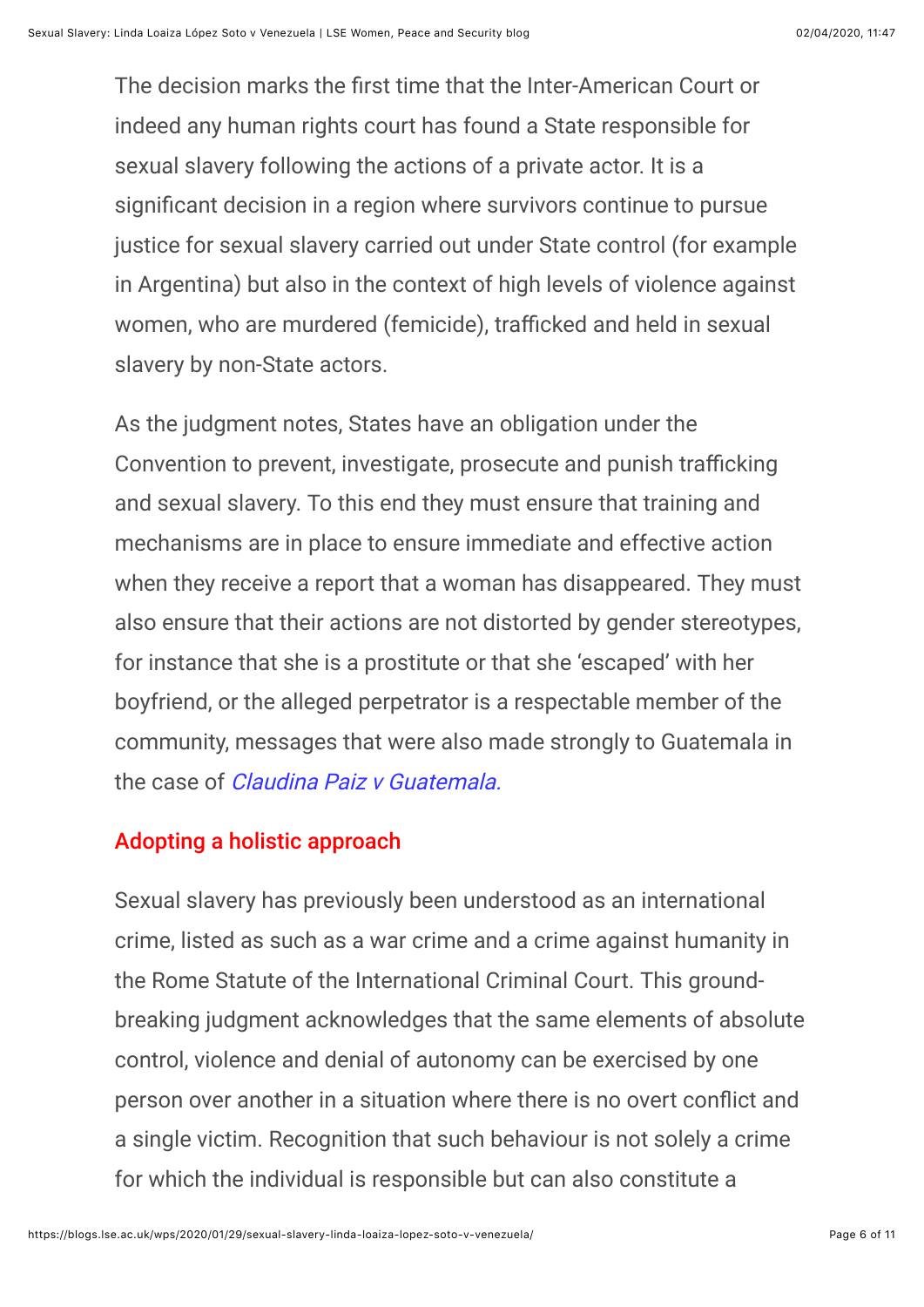violation of human rights law emphasises the State's due diligence obligation to adopt a holistic approach to tackling violence against women and ensuring that all involved put it into effect. Failure to do so incurs State responsibility including the obligation to make adequate reparation to the victim. This judgment is thus an important step forward in eradicating this scourge.

The background facts of the case are set out in our first blog available [here](https://blogs.lse.ac.uk/wps/2018/12/06/inter-american-court-reaches-landmark-decision-on-torture-and-sexual-slavery/). A second blog by Lisa Gormley provides an analysis of the Court's findings in relation to torture, which is a significant part of the judgment, which can be read [here.](https://blogs.lse.ac.uk/wps/2019/12/05/gender-based-violence-as-torture-the-case-of-linda-loaiza-lopez-soto/)

This blog was written with the support of an Arts and Humanities Research Council grant called 'A Feminist International Law on Peace and Security' and a European Research Council (ERC) grant under the European Union's Horizon 2020 research and innovationprogramme(Grant agreement No. 786494).

Image credit: Comisíon Interamericana de Derechos Humanos CC BY 4.0

The views, thoughts and opinions expressed in this blog post are those of the author(s) only, and do not refect LSE's or those of the LSE Centre for Women, Peace and Security.

### About the author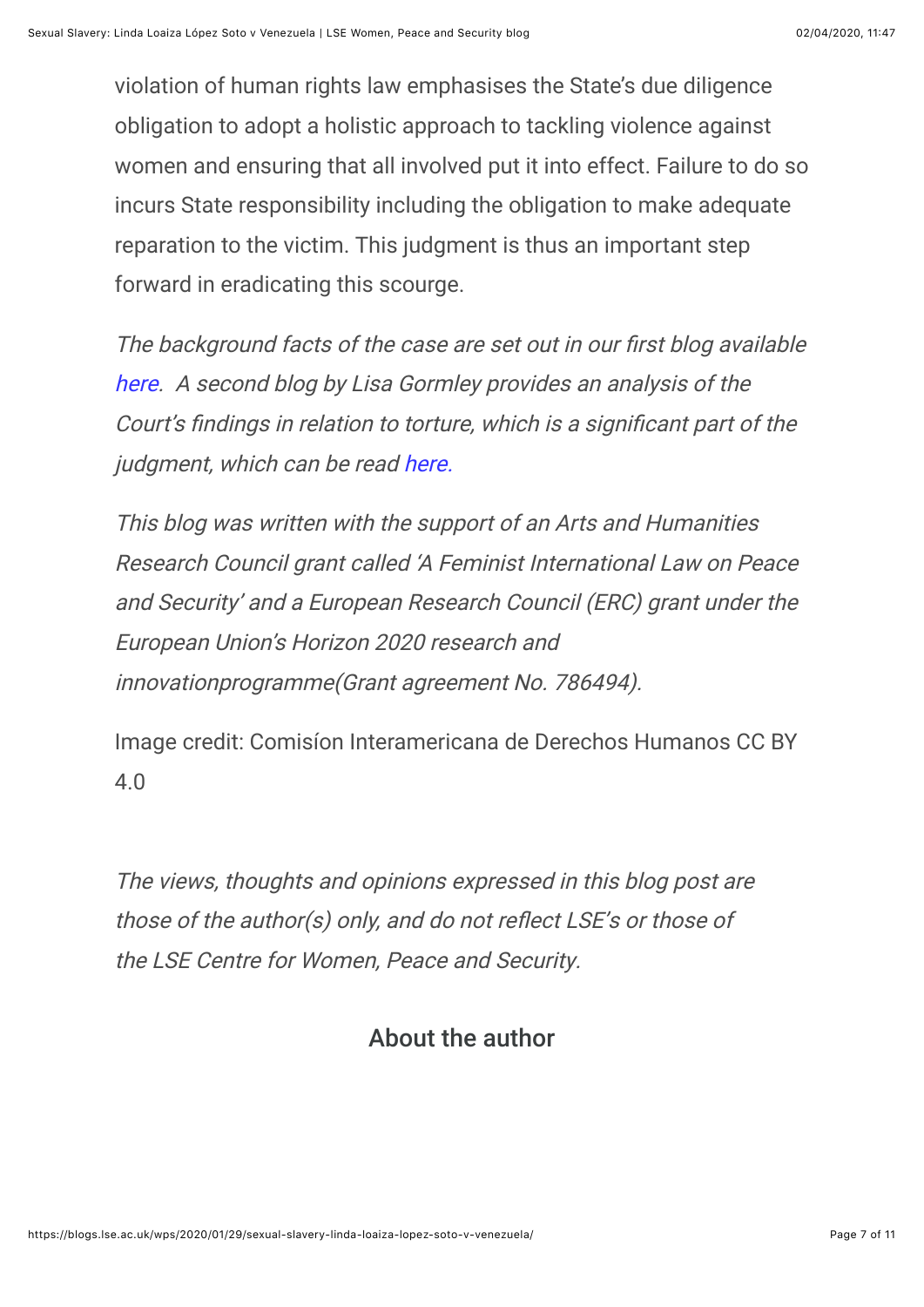

Christine Chinkin is a leading expert on international law and human rights law, especially the international human rights of women. In 2000, her co-authored, ground-breaking book with Hilary Charlesworth, 'The Boundaries of International Law: a feminist analysis' examined the status of women in human rights and international law'. In 2005, in recognition of this and other contributions, Chinkin and Charlesworth were awarded the American Society of International Law, Goler T. Butcher Medal 'for outstanding contributions to the development or effective realization of international human rights law'.



Keina Yoshida

Keina is a Research Officer in the Centre for Women, Peace, and Security, where she works on the AHRC funded project Feminist Approaches to the International Law of Peace and Security (FILPS). Keina is researching the links between the environment,

nature, sustainable development goals, the gendered causes and

impacts of violence against women, and structural inequalities in

the context of international legal conceptions of peace and security.